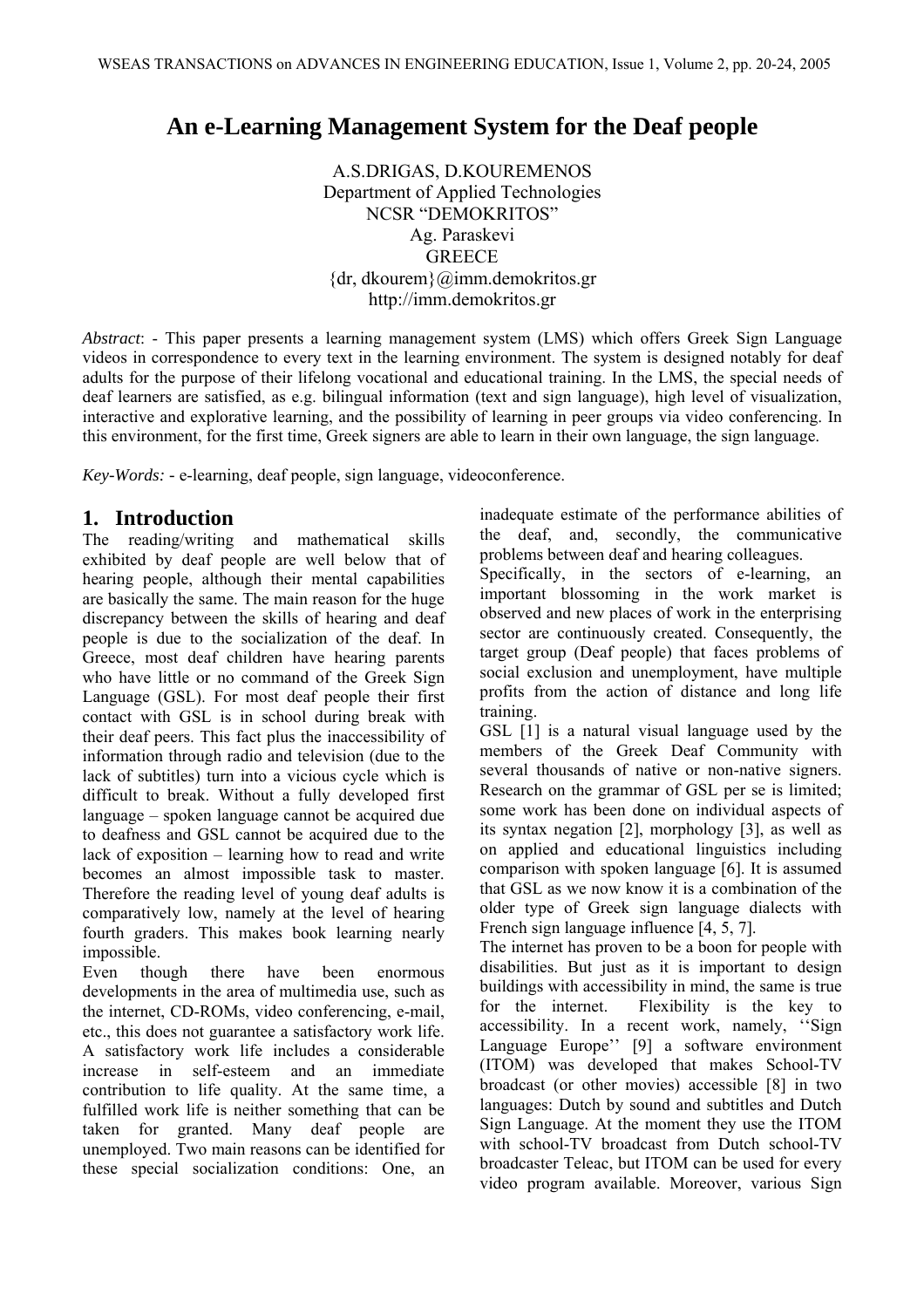language dictionaries have been developed recently [10,11,12,13] as well as e-learning environments [17,18].

In addressing the above context, the LMS is adapted to the specific learning problems of the target group, i.e. deaf adolescents and young adults. The provided content is bilingual. Bilingual experiments (spoken and signed language) in schools of the deaf and hearing impaired have shown that the use of sign language in the classroom furthers reading competence significantly. The basic objective of the present e-learning environment is the support of the equal rights of Deaf people for their access and real attendance in the vocational and educational training.

# **2. Presentation of the e-learning**

#### **system**

In the present section, we describe the following:

1. An e-Learning environment for the Deaf People adapted to them via the Sign Language. The environment is based on the usage of the advanced teleconference services of Internet (network virtual classroom) and offers a sum of facilities and services that is able to support, via an easy and friendly way, education and training in the form of life long and continuing education for the Deaf People.

2. Τhe electronic "adaptive" content for Deaf People. This content is based on animation (flash technology) and streaming video (multimedia) and is directed towards the aim of training in ecommerce and new technologies of Internet. The material has been translated in the Greek Sign Language via Streaming Digital Video technologies.

### **2.1 Description of the system**

In detail the system provides the following features:

- GSL is used as the language for explanations. The use of GSL in the software, however, is not confined to a mere translation of the Greek texts but the GSL videos are adapted by deaf researchers to the needs of the deaf user, the modalities of GSL, and the Deaf culture. This aims at improving the mediation of the content and serves as a strategy to enhance the learners' motivation.
- Wherever possible, the content is clarified by special forms of visualizing structures and processes. This is very important with a group of learners who are strongly visually oriented due to the mediality of their

language, i.e. sign language.

• Videoconference and chat rooms enable learning in peer groups and help building a learning community.

Working with this LMS, deaf students will have the possibility to learn in a self directed way. Using the sign language videos they can concentrate on the content rather than getting lost while trying to understand written texts. And they do not need a teacher or interpreter for learning – they can learn independently. Furthermore, by using the medium internet many more deaf adults can be reached than with conventional teaching methods.

We must point out that the innovation of the elearning system lies in the fact that for first time it was attempted an effort of distance courses, continues and life long training for the people with hearing problems. Moreover, the "special material" was development with the help of special educators dealing with the individuals with hearing problems.

The total work was separated in the following sub systems, namely: 1) Production of educational material of distance training in the Sign language, 2) Telecommunications and Network creation, 3) Network electronic e-learning environment (Network Virtual Classroom) that support the teleeducation – tele-training for the "special" team with aim in the Sign Language of each country – institution.

#### **2.2. User Levels**

Three user levels are distinguished in the environment. In each of them different supporting tools exist. Depending on the corresponding use, these levels have also a different role: administrator, instructor and student. Each of them interacts with the other through the ''informative'' and ''communication'' tools related to each level. A simple flowchart of the system is depicted in figure 1.

### **2.2.1 Administrator**

The administrator coordinates and manages the elearning application via the administration tools. The administrator determines which user level-group has the permission to use the corresponding ''informative'' and ''communication'' tools. Moreover, the administrator can communicate with the instructor in order to be kept informed about the progress of the instructors' courses.

#### **2.2.2 Instructor**

In this level, the instructor determines the educational and consulting material. The instructor also determines the development and the way that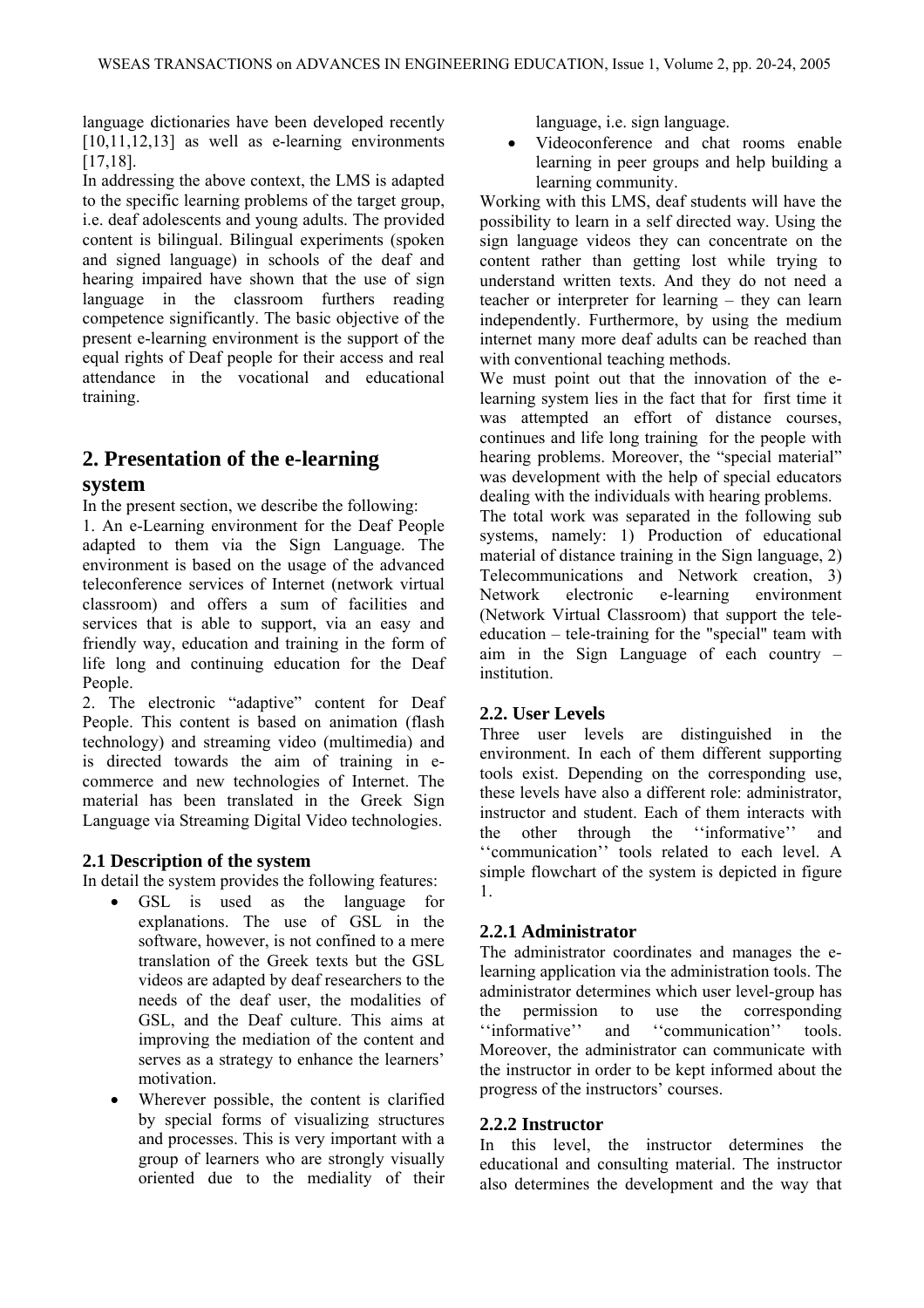

Figure 1 – Flowchart

the material will be presented to the students and in the entire internet community. He/she is able of producing the e-content for his/her course, aiming at the better comprehension and assimilation of his course from the students or the unauthorized visitors. Finally, in this level, the communication between the instructor and the students aims at the resolution of questions at the development of courses.

#### **2.2.3 Student**

The student determines the successful development of seminar and courses. Moreover, the student reads the educational material registered by the instructor, communicates and poses questions to the instructor. He/she is the one that tries to resolves exercises or questions of multiple choices. It must be remarked that the student has access in all the information and services independently of the related to him courses' implementation. In this way, continuous access in the knowledge is achieved and consequently the better course comprehension.

#### **2.3. Principles and e-learning procedures**

The analysis of needs and the description of services

that is provided are impressed in three phases of educational process [14]:

*Preparation of visual class. (Asynchronous phase), Activities:* Planning and parameterizations of interactive environment of courses via the internet with the use of special program of Reader of Web pages (Web Browser). The complete material of courses of distance education is stored in a local or removed (network) base from where the user might draw the information according to planning of environment of the distance education. Also the possibility of communicating with experts and announcing the course and the availability of material was given to the instructor. In the educated persons it gives the possibility of studying in first phase the under representation material and of submitting the first questions.

*Operation of visual order (Modern phase), Activities:* At the duration of course the professor via the system of videoconference, multipoint [16] video/audio, via text chat, shared whiteboards, web based pre-, post -, in class interactive program of interpellations, presents the material and the educated participate actively and can collaborate at teams. Also the system via network refers the educated in additional material. Also all the process is recorded for future report by the instructor but also by educated.

*Operation of review (Asynchronous phase / Post class), Activities:* The review of class concerns the part of activity as the modern phase of visual class is completed. Naturally it can have a lot of phases at units and courses. The material that has been already presented in the visual order is accessible. There were questions of understanding the course, multiple test, so as to be a complete picture of progress of understanding the course from the educated.



Figure 2 – The system's flowchart

*Self - education (Asynchronous phase), Preparation of the Self-education:* The self- education [15] is totally found in asynchronous phase. The educated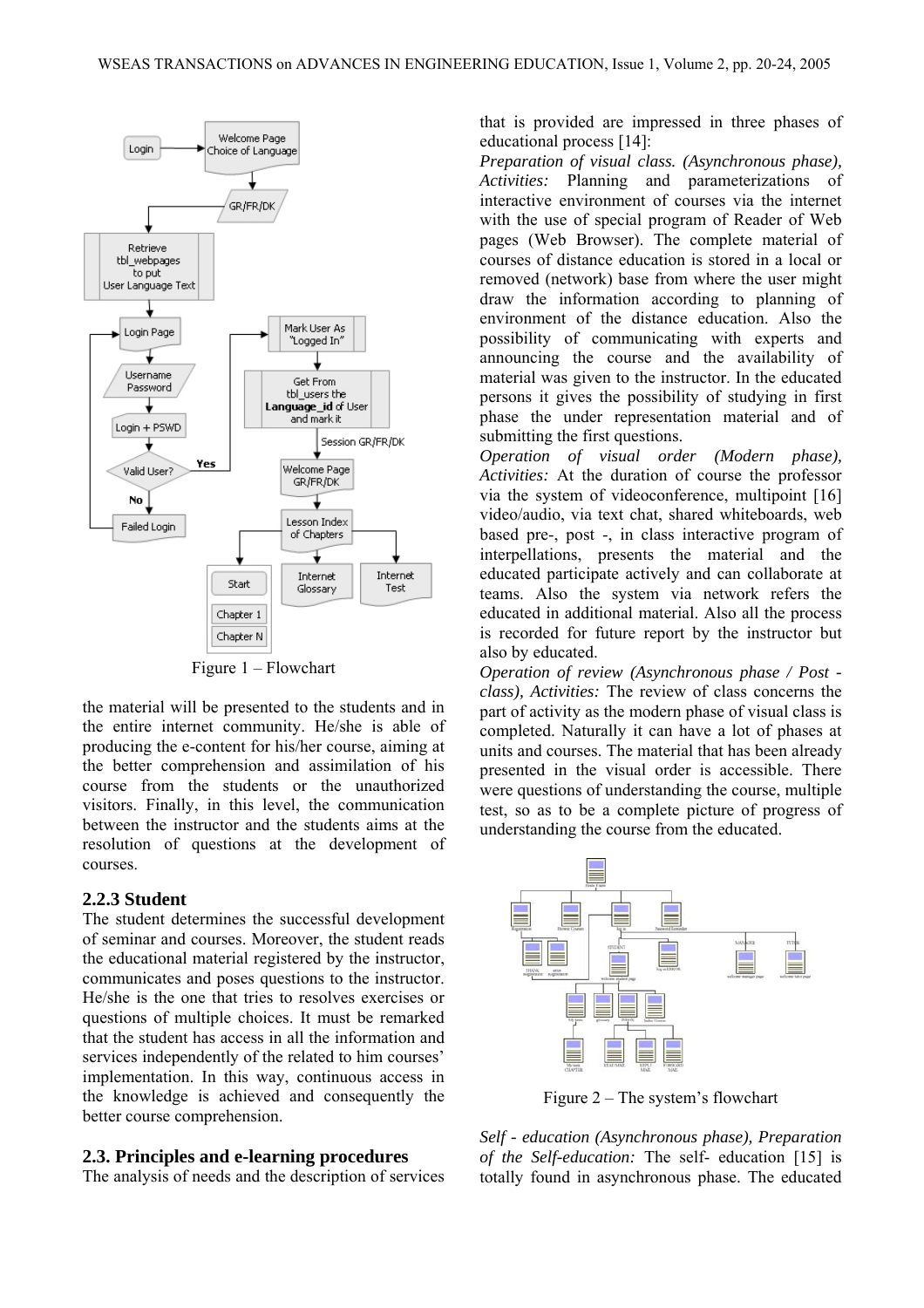have access (search and recuperation) in training and informative material, connected with the base of material, for various cognitive and more general subjects that interest him. Thus we use all the possibilities of visual class that are used in asynchronous phase. We have access (search and recuperation) in training and informative material for various cognitive and more general subjects that interest teachers. In figure 2, we present the flowchart of the e-learning model and in the figure 3 we present a view of the platform design.

| 0.088899988                                                                                                                                                    | 2.11                                                                            |
|----------------------------------------------------------------------------------------------------------------------------------------------------------------|---------------------------------------------------------------------------------|
|                                                                                                                                                                | <b>KIDSON</b> ENVIRONMENTAL<br><b>DOLFE Course dorver</b> <sup>1</sup> doubling |
|                                                                                                                                                                | <b>Bringwood Manuel Here (Disclose March)</b> - Antony Wingson   Begins         |
|                                                                                                                                                                | INTRODUCTION TO INTEPNET                                                        |
| <b>Tiere</b>                                                                                                                                                   | S for Schools B four Schools Charmistown                                        |
|                                                                                                                                                                | <b>61 months</b>                                                                |
| b.                                                                                                                                                             | <b>Entwick L. Mood Million DR</b>                                               |
| D INTRODUCTION TO INTEPNET                                                                                                                                     |                                                                                 |
|                                                                                                                                                                |                                                                                 |
| <b>Naina</b> Walkers<br>Hold shop water-sympathizated Highlands, dolls Dail Socialize and Hold Mingmanation Particular To addition for<br><b>DATITION TAX.</b> |                                                                                 |
| <b>STEVART GENERAL BLANK</b>                                                                                                                                   |                                                                                 |
|                                                                                                                                                                | Einbergris, J. Aisland Federico 20                                              |
|                                                                                                                                                                |                                                                                 |
|                                                                                                                                                                |                                                                                 |
|                                                                                                                                                                |                                                                                 |
|                                                                                                                                                                | Freigunger im English I Gamil, I Greek, I Englisch.                             |

Figure  $3 - A$  view of the platform

# **3. Adaptation of the LMS for the Deaf people**

The environment of the e-learning system uses asynchronous services of delivery of the educational material and modern and asynchronous services of communication and collaboration, trying to exceed the exclusions that are related with the time and the place of training but also to satisfy the needs of deaf students with variety of possibilities of equipment and communication.

The model of visual classroom has been applied with use of services of videoconference via picture, at the same time with the possibility of realisation of cooperative activities of real time (whiteboard, application sharing, file sharing).

Apart from the model of visual classroom, the model of Supported Self learning, there is in use also. A basic rule that should condition the systems of teleeducation for self learning, is the control. This means that the educated person is simultaneously able to use the course but also to intervene in the flow and his structure. In this model the strategy is learner centred.

The services that are provided by the environment are categorized in four fundamental axes:

- Visual order: line of courses in real time with possibility of interaction via internet.
- Self-instruction: access (search and recuperation) in training and informative material for various cognitive and more general subjects that interest teachers.
- Cooperative learning: communication and attendance in thematic circles of discussions and development of cooperative activities.

The students can retrieve a Greek Sign Language video (GSL-video) for each text block by clicking on the icon in front of the text block. The GSLvideos are not shown immediately because the learners should first try to read the written text. If they have difficulties with that, they can then see the sign language video. The GSL videos will be offered in three video qualities: ISDN, DSL, and LAN. So users will get the video quality that suits their internet connection. For playing the videos the users only need a current QuickTime plug-in for their browser.

An integrated communication component consisting of chat and video conference enables the deaf students to communicate directly while working on a course. The video conference has three slots in each video conference room. The chat is free for users who do not get a slot in the video conference. The communication component runs in a separate browser window. All the users need is a web cam and a Flash plug-in for their web browser.

The use of templates for pages, exercises, and test makes the creation of learning content much easier and guarantees a homogeneous and clearly arranged design. The author chooses a page layout or test type and fills in the content.

Additionally, the author has the possibility to choose different content block templates to design a page. There are templates for headlines and for content with a specific meaning, e.g. summary, task, definition, solution etc. The content block templates have different layouts for the specific content and a special icon placed in front of the content for easy recognition. This way the learner is immediately aware of the function of the content block. This content block mechanism improves the readability of the text.

# **5. Conclusion**

As described in this paper, the use of sign language furthers the reading competence of deaf people and enhances their acceptance and understanding of learning content presented to them. Based on these findings, a learning management system is adapted